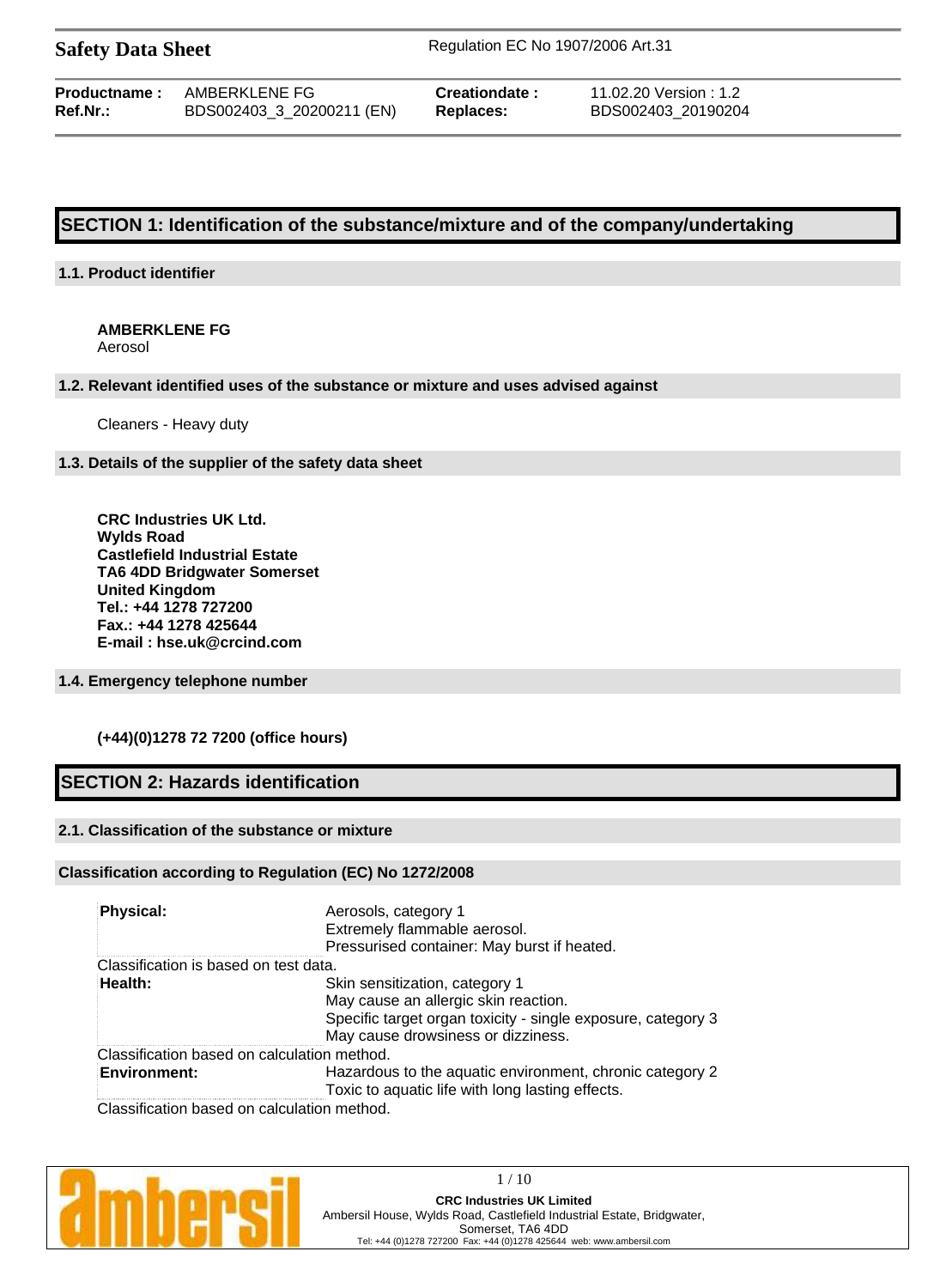**Safety Data Sheet** Regulation EC No 1907/2006 Art.31

# **2.2. Label elements**

| Labelling according to Regulation (EC) No 1272/2008 |                                                                                                          |  |  |  |
|-----------------------------------------------------|----------------------------------------------------------------------------------------------------------|--|--|--|
|                                                     |                                                                                                          |  |  |  |
| <b>Product identifier:</b>                          | Contains:                                                                                                |  |  |  |
|                                                     | p-mentha-1,4(8)-diene                                                                                    |  |  |  |
|                                                     | Hydrocarbons, C9-C11, n-alkanes, isoalkanes, cyclics, < 2% aromatics                                     |  |  |  |
| Hazard pictogram(s):                                |                                                                                                          |  |  |  |
| Signal word:                                        | Danger                                                                                                   |  |  |  |
| Hazard statement(s):                                | H222: Extremely flammable aerosol.                                                                       |  |  |  |
|                                                     | H229 : Pressurised container: May burst if heated.                                                       |  |  |  |
|                                                     | H317 : May cause an allergic skin reaction.                                                              |  |  |  |
|                                                     | H336 : May cause drowsiness or dizziness.                                                                |  |  |  |
|                                                     | H411 : Toxic to aquatic life with long lasting effects.                                                  |  |  |  |
| Precautionary statement(s):                         | P102: Keep out of reach of children.                                                                     |  |  |  |
|                                                     | P210 : Keep away from heat, hot surfaces, sparks, open flames and other<br>ignition sources. No smoking. |  |  |  |
|                                                     | P211 : Do not spray on an open flame or other ignition source.                                           |  |  |  |
|                                                     | P251 : Do not pierce or burn, even after use.                                                            |  |  |  |
|                                                     | P261 : Avoid breathing dust/fume/gas/mist/vapours/spray.                                                 |  |  |  |
|                                                     | P271 : Use only outdoors or in a well-ventilated area.                                                   |  |  |  |
|                                                     | P280 : Wear protective gloves/protective clothing/eye protection/face<br>protection.                     |  |  |  |
|                                                     | P410/412 : Protect from sunlight. Do not expose to temperatures exceeding<br>50°C/122°F.                 |  |  |  |
|                                                     | P501-2 : Dispose of contents/container to an authorised waste collection point.                          |  |  |  |
| <b>Supplemental Hazard</b><br>information:          | Repeated exposure may cause skin dryness or cracking.                                                    |  |  |  |

**Regulation (EC) No 648/2004 on detergents:** aliphatic hydrocarbons> 30 %

# **2.3. Other hazards**

No information available

# **SECTION 3: Composition/information on ingredients**

# **3.1. Substances**

Not applicable.

# **3.2. Mixtures**

| <b>Hazardous ingredient</b>                                                                | <b>Registration</b><br>number | CAS-<br>nr. | EC-nr               | W/W        | Hazard Class and Category Hazard statement                   |                | <b>Notes</b> |
|--------------------------------------------------------------------------------------------|-------------------------------|-------------|---------------------|------------|--------------------------------------------------------------|----------------|--------------|
| Hydrocarbons, C9-C11, n-alkanes, 01-2119463258-<br>$ isoalkanes, cycles, 2\% aromatics 33$ |                               |             | $(919 -$<br>$857-5$ | $\neg$ 75- | $\blacksquare$ Flam. Lig. 3, Asp. Tox. 1,<br>$100$ STOT SE 3 | H226.H304.H336 | B.Q          |

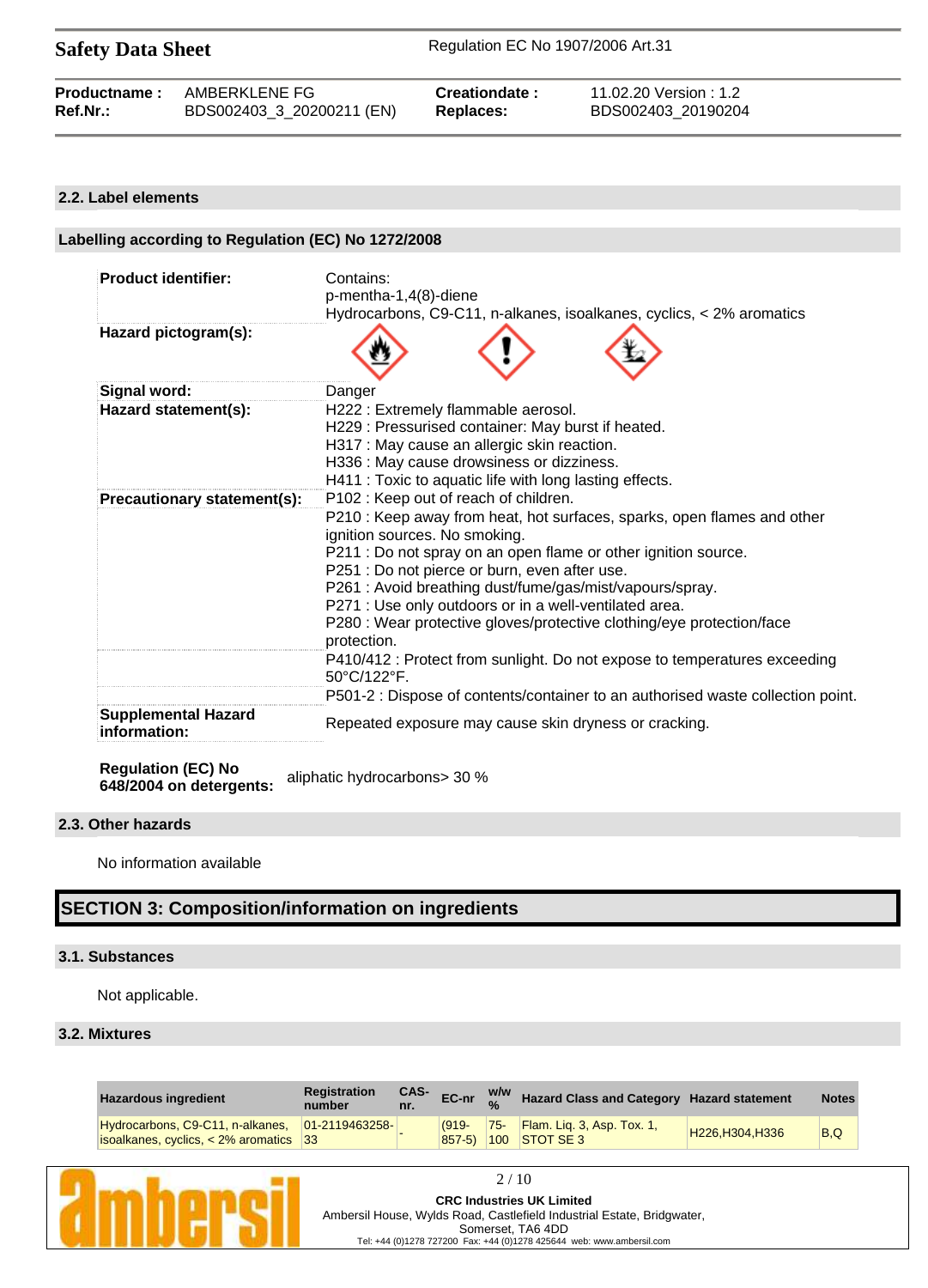| <b>Productname:</b> | AMBERKLENE FG             | Creationdate: | 11.02.20 Version : 1.2 |
|---------------------|---------------------------|---------------|------------------------|
| $Ref.Nr.$ :         | BDS002403_3_20200211 (EN) | Replaces:     | BDS002403 20190204     |

| carbon dioxide                                                                                            |                           | $124 -$<br>$38-9$ | $204 -$<br>696-9 | $1-5$   | Press, Gas                                                          | H <sub>280</sub>       | A.G |
|-----------------------------------------------------------------------------------------------------------|---------------------------|-------------------|------------------|---------|---------------------------------------------------------------------|------------------------|-----|
| $p$ -mentha-1,4 $(8)$ -diene                                                                              | 01-2119982325-1586-<br>32 | 62-9              | $209 -$<br>578-0 | $1 - 5$ | Skin Sens. 1, Asp. Tox. 1,<br>Aquatic Acute 1, Aquatic<br>Chronic 1 | H317, H304, H400, H410 |     |
| <b>Explanation notes</b>                                                                                  |                           |                   |                  |         |                                                                     |                        |     |
| A: substance with Community workplace exposure limit                                                      |                           |                   |                  |         |                                                                     |                        |     |
| B: substance with national established workplace exposure limit                                           |                           |                   |                  |         |                                                                     |                        |     |
| G: exempted from the obligation to register in accordance with art. 2(7) of REACH Regulation No 1907/2006 |                           |                   |                  |         |                                                                     |                        |     |
| Q: The CAS-no is only an indicative identifier to be used outside the EU for global inventory entries.    |                           |                   |                  |         |                                                                     |                        |     |
| Explanation phrases : see chapter 16)                                                                     |                           |                   |                  |         |                                                                     |                        |     |

# **SECTION 4: First aid measures**

# **4.1. Description of first aid measures**

| Contact with eyes : | If substance has got into eyes, immediately wash out with plenty of water<br>Seek medical advice                                                   |
|---------------------|----------------------------------------------------------------------------------------------------------------------------------------------------|
| Contact with skin:  | Remove contaminated clothing immediately and drench affected skin with<br>plenty of water. Then wash with soap and water<br>Seek medical advice    |
| Inhalation:         | IF INHALED: Remove person to fresh air and keep comfortable for breathing.<br>Call a POISON CENTER or doctor/physician if you feel unwell.         |
| Ingestion :         | If swallowed do not induce vomiting because of risk of aspiration into the<br>lungs. If aspiration is suspected obtain immediate medical attention |

## **4.2. Most important symptoms and effects, both acute and delayed**

| Inhalation :   | Excessive inhalation of solvent vapours may give rise to nausea, headaches<br>and dizziness                                                                                |
|----------------|----------------------------------------------------------------------------------------------------------------------------------------------------------------------------|
| Ingestion :    | After vomiting of swallowed product aspiration into lungs is likely. Solvents<br>may induce chemical pneumonia.<br>Symptoms: sore throat, abdominal pain, nausea, vomiting |
| Skin contact : | Irritating to skin<br>May cause sensitisation by skin contact.<br>Symptoms: redness and pain                                                                               |
| Eye contact :  | May cause irritation.<br>Symptoms: redness and pain                                                                                                                        |

# **4.3. Indication of any immediate medical attention and special treatment needed**

| <b>General Advice:</b> | If you feel unwell, seek medical advice (show the label where possible |
|------------------------|------------------------------------------------------------------------|
|                        | If symptoms persist always call a doctor                               |

# **SECTION 5: Firefighting measures**

# **5.1. Extinguishing media**

foam, carbon dioxide or dry agent



3 / 10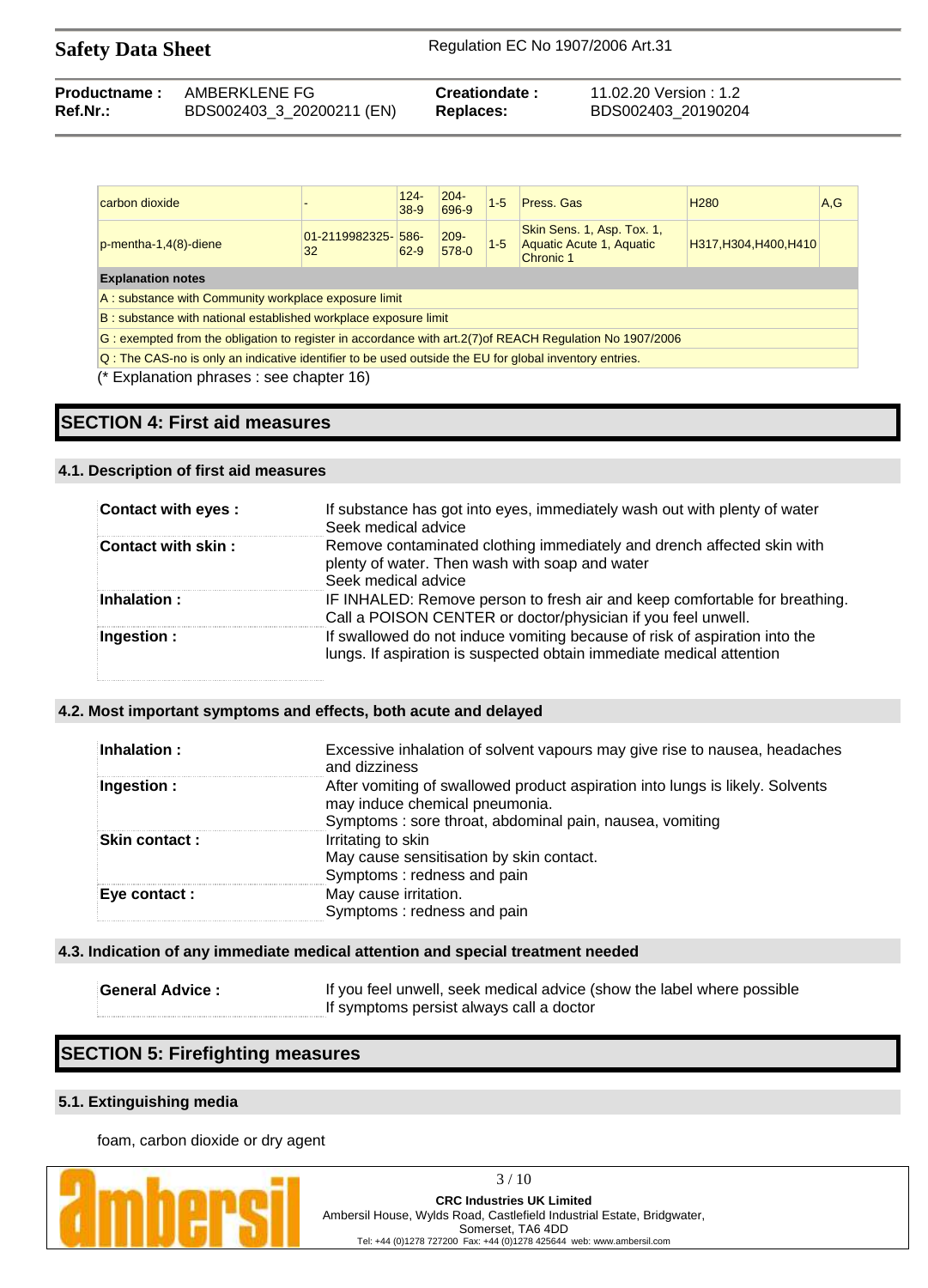|             | <b>Productname:</b> AMBERKLENE FG | Creationdate: | 11.02.20 Version : 1.2 |
|-------------|-----------------------------------|---------------|------------------------|
| $Ref.Nr.$ : | BDS002403_3_20200211 (EN)         | Replaces:     | BDS002403 20190204     |

#### **5.2. Special hazards arising from the substance or mixture**

Aerosols may explode if heated above 50°C Forms hazardous decomposition products CO,CO2

## **5.3. Advice for firefighters**

Keep container(s) exposed to fire cool, by spraying with water In case of fire, do not breathe fumes

# **SECTION 6: Accidental release measures**

#### **6.1. Personal precautions, protective equipment and emergency procedures**

Shut off all ignition sources Ensure adequate ventilation Wear protective gloves/protective clothing/eye protection/face protection.

#### **6.2. Environmental precautions**

Do not allow to enter public sewers and watercourses

#### **6.3. Methods and material for containment and cleaning up**

Absorb spillage in suitable inert material

### **6.4. Reference to other sections**

For further information see section 8

# **SECTION 7: Handling and storage**

# **7.1. Precautions for safe handling**

Keep away from heat and sources of ignition Take precautionary measures against static discharges Equipment should be earthed Use explosion-proof electrical/ventilating/lighting/.../equipment. Use only non-sparking tools. Do not breathe aerosols or vapours. Ensure adequate ventilation Do not get in eyes, on skin, or on clothing. Wear protective gloves/protective clothing/eye protection/face protection. Contaminated work clothing should not be allowed out of the workplace.

# **7.2. Conditions for safe storage, including any incompatibilities**



4 / 10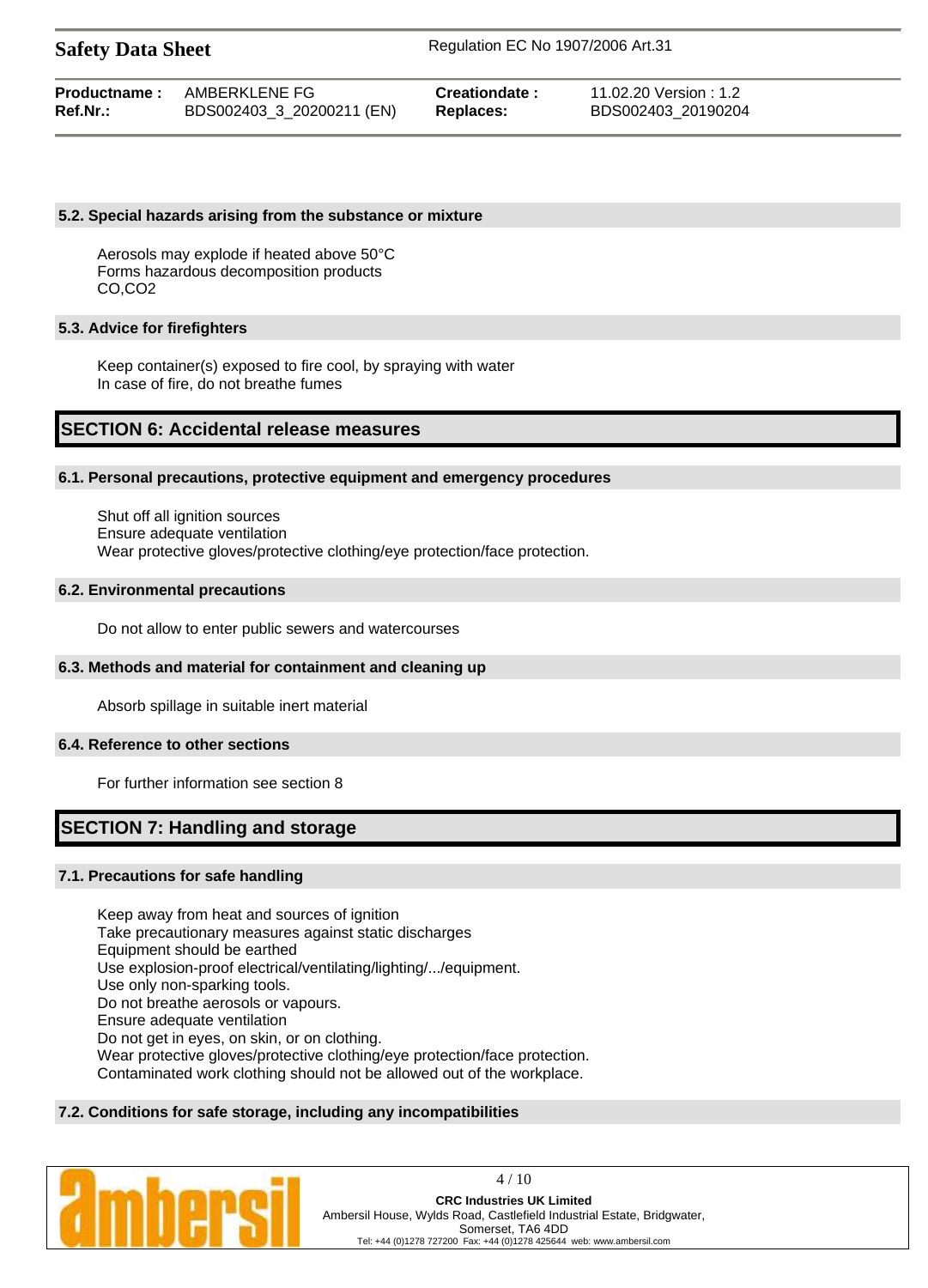| <b>Safety Data Sheet</b> |                           | Regulation EC No 1907/2006 Art.31 |                        |  |
|--------------------------|---------------------------|-----------------------------------|------------------------|--|
| Productname:             | AMBERKLENE FG             | Creationdate:                     | 11.02.20 Version : 1.2 |  |
| Ref.Nr.:                 | BDS002403_3_20200211 (EN) | Replaces:                         | BDS002403_20190204     |  |

Pressurized container : protect from sunlight and do not expose to temperatures exceeding 50°C. Keep out of reach of children.

### **7.3. Specific end use(s)**

Cleaners - Heavy duty

# **SECTION 8: Exposure controls/personal protection**

#### **8.1. Control parameters**

### **Exposure limits :**

| <b>Hazardous ingredient</b>                          | CAS-nr.  | method      |            |
|------------------------------------------------------|----------|-------------|------------|
| <b>EU established exposure limits:</b>               |          |             |            |
| carbon dioxide                                       | 124-38-9 | <b>TWA</b>  | 9000 mg/m3 |
|                                                      |          | <b>STEL</b> | mg/m3      |
| National established exposure limits, United Kingdom |          |             |            |
| carbon dioxide                                       | 124-38-9 | <b>TWA</b>  | 5000 ppm   |
|                                                      |          | <b>STEL</b> | 15000 ppm  |
| National established exposure limits, Ireland        |          |             |            |
| carbon dioxide                                       | 124-38-9 | <b>TWA</b>  | 5000 ppm   |
|                                                      |          | <b>STEL</b> | 15000 ppm  |

# **8.2. Exposure controls**

| <b>Control procedures:</b>          | Ensure adequate ventilation<br>Keep away from heat and sources of ignition<br>Take precautionary measures against static discharges                                                                                                                                          |
|-------------------------------------|------------------------------------------------------------------------------------------------------------------------------------------------------------------------------------------------------------------------------------------------------------------------------|
| <b>Personal protection:</b>         | Take precautions to avoid contact with skin and eyes when handling the<br>product.<br>Ensure adequate ventilation                                                                                                                                                            |
| $i$ nhalation :                     | In case of insufficient ventilation, wear suitable respiratory equipment.                                                                                                                                                                                                    |
|                                     |                                                                                                                                                                                                                                                                              |
| recommended respiratory protection: | Air purifying respirator equiped with organic gas/vapor cartridge (type A)                                                                                                                                                                                                   |
| hands and skin:                     | When handling the product wear chemical-resistant gloves (standard EN 374).<br>The breakthrough time of the glove should be longer than the total duration of<br>product use. If work lasts longer than the breakthrough time, gloves should be<br>changed part-way through. |
| Recommended gloves:                 | <b>Nitrile</b>                                                                                                                                                                                                                                                               |
| eyes :                              | Wear safety eyewear according to EN 166.                                                                                                                                                                                                                                     |
| <b>Environmental protection:</b>    | Avoid release to the environment.<br>Collect spillage.                                                                                                                                                                                                                       |

# **SECTION 9: Physical and chemical properties**

# **9.1. Information on basic physical and chemical properties**

(for aerosols data for the product without propellant)



Ambersil House, Wylds Road, Castlefield Industrial Estate, Bridgwater,

Somerset, TA6 4DD Tel: +44 (0)1278 727200 Fax: +44 (0)1278 425644 web: www.ambersil.com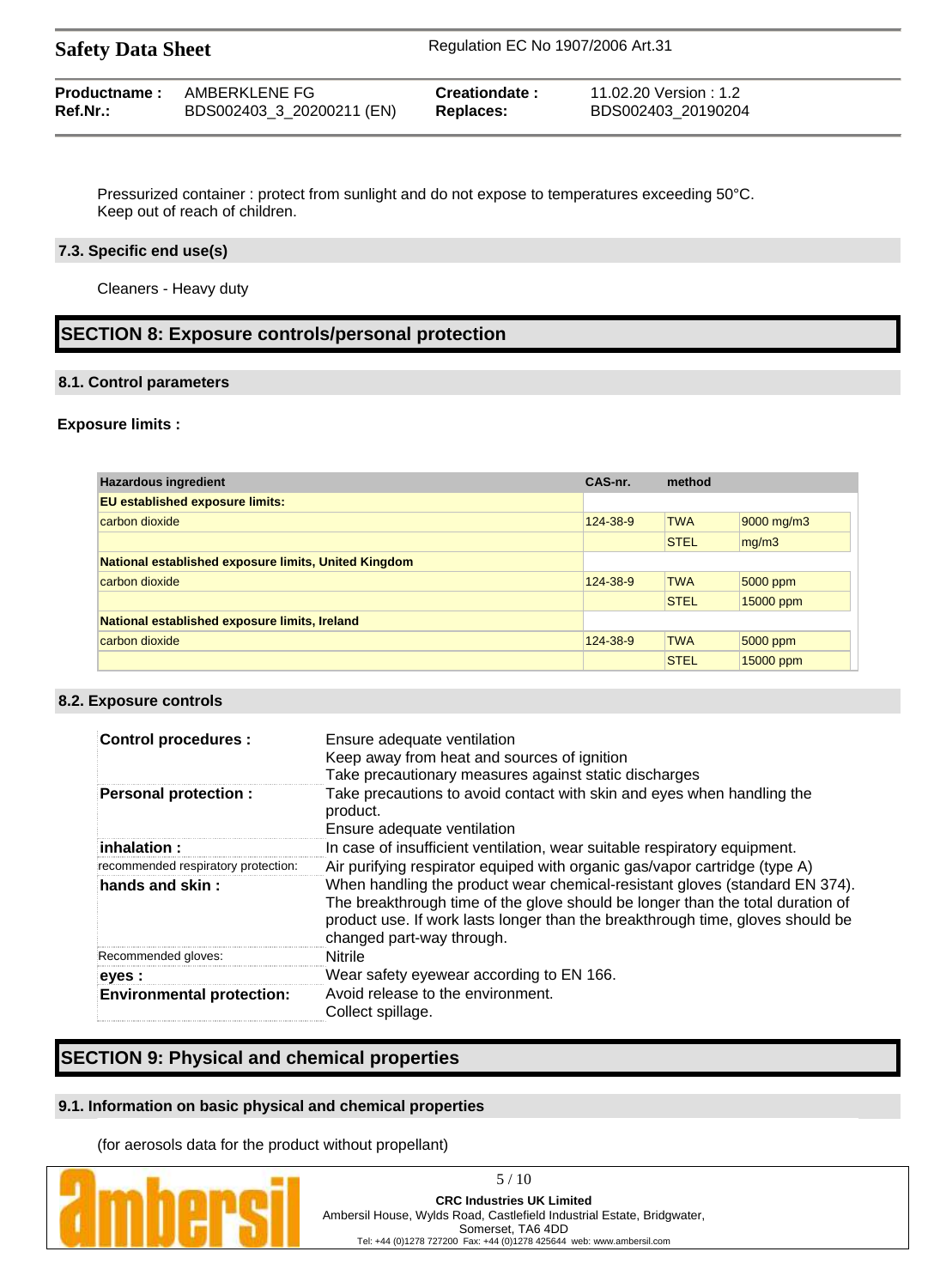| <b>Safety Data Sheet</b> |               |                | Regulation EC No 1907/2006 Art.31 |  |
|--------------------------|---------------|----------------|-----------------------------------|--|
| <b>Productname:</b>      | AMBERKLENE FG | Creationdate : | 11.02.20 Version : 1.2            |  |

**Ref.Nr.:** BDS002403\_3\_20200211 (EN) **Replaces:** BDS002403\_20190204

| Appearance : physical state :                        | CO <sub>2</sub> propelled liquid. |
|------------------------------------------------------|-----------------------------------|
| colour:                                              | Colourless to yellow.             |
| odour:                                               | Citrus.                           |
| pH :                                                 | Not applicable.                   |
| <b>Boiling point/range:</b>                          | 145-200 $°C$                      |
| Flash point :                                        | 40 °C (Closed Cup)                |
| <b>Evaporation rate:</b>                             | Not available.                    |
| <b>Explosion limits: upper limit: Not available.</b> |                                   |
| lower limit:                                         | Not available.                    |
| Vapour pressure :                                    | Not available.                    |
| <b>Relative density:</b>                             | 0.78 g/cm3 ( $@$ 20 $°C$ ).       |
| Solubility in water :                                | Insoluble in water                |
| Auto-ignition:                                       | $>$ 200 °C                        |
| <b>Viscosity :</b>                                   | Not available.                    |

#### **9.2. Other information**

**VOC = volatile organic compounds** 770 g/l

# **SECTION 10: Stability and reactivity**

#### **10.1. Reactivity**

No hazardous reactions known if used for its intended purpose

#### **10.2. Chemical stability**

Stable

# **10.3. Possibility of hazardous reactions**

No hazardous reactions known if used for its intended purpose

### **10.4. Conditions to avoid**

Avoid overheating

#### **10.5. Incompatible materials**

Strong oxidising agent

# **10.6. Hazardous decomposition products**

CO,CO2

# **SECTION 11: Toxicological information**



6 / 10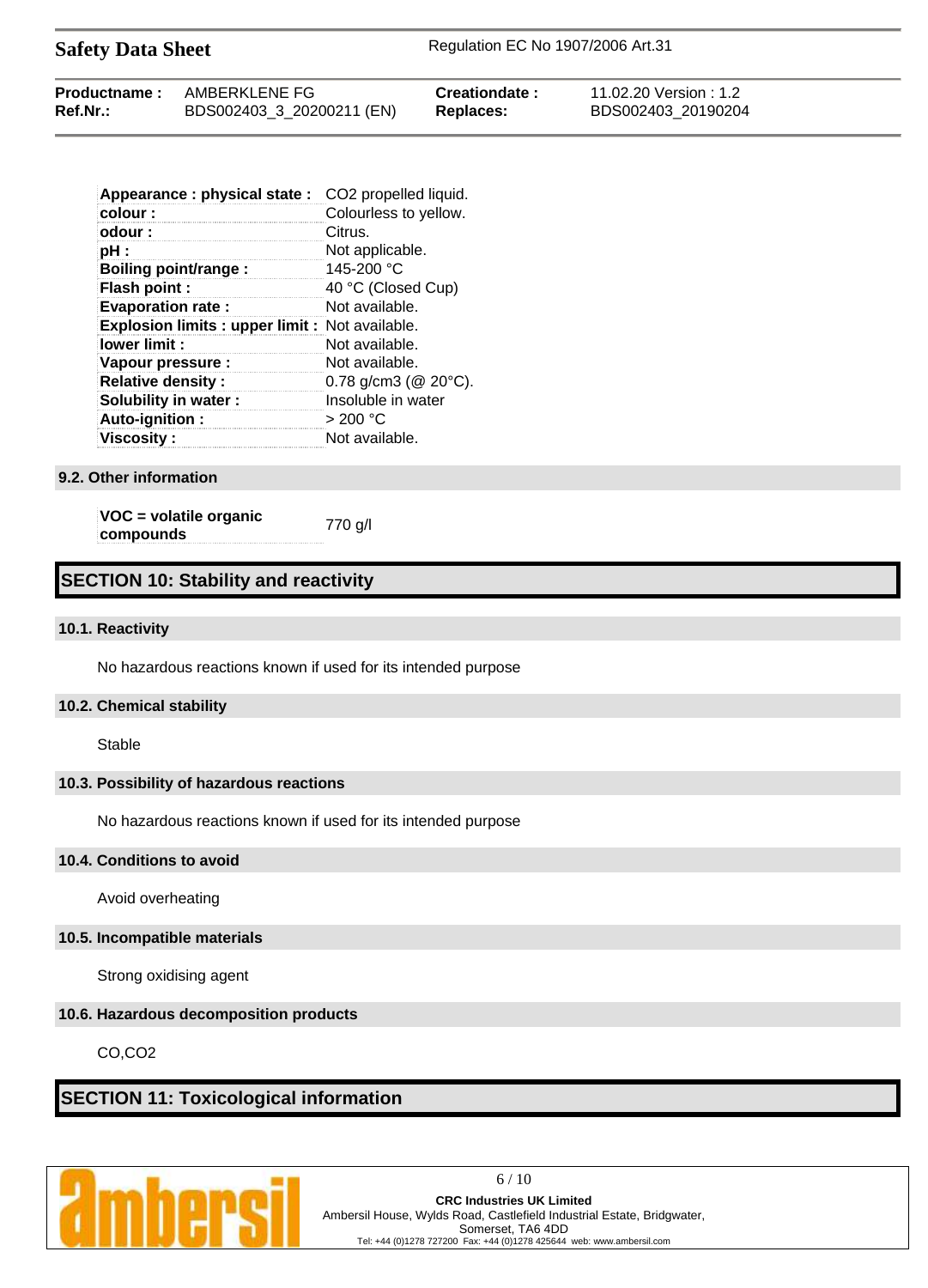| <b>Safety Data Sheet</b> |  |  |
|--------------------------|--|--|
|--------------------------|--|--|

| <b>Productname:</b> | AMBERKLENE FG             | Creationdate:    | 11.02.20 Version : 1.2 |
|---------------------|---------------------------|------------------|------------------------|
| Ref.Nr.:            | BDS002403_3_20200211 (EN) | <b>Replaces:</b> | BDS002403 20190204     |

# **11.1. Information on toxicological effects**

| acute toxicity:                       | based on available data the classification criteria are not met                                |
|---------------------------------------|------------------------------------------------------------------------------------------------|
| skin corrosion/irritation:            | based on available data the classification criteria are not met                                |
|                                       | serious eye damage/irritation: based on available data the classification criteria are not met |
| respiratory or skin<br>sensitisation: | May cause an allergic skin reaction.                                                           |
| germ cell mutagenicity:               | based on available data the classification criteria are not met                                |
| carcinogenicity:                      | based on available data the classification criteria are not met                                |
| toxicity for reproduction:            | based on available data the classification criteria are not met                                |
| <b>STOT-single exposure:</b>          | May cause drowsiness or dizziness.                                                             |
| <b>STOT repeated exposure:</b>        | based on available data the classification criteria are not met                                |
| aspiration hazard:                    | based on available data the classification criteria are not met                                |

# **Information on likely routes of exposure:**

| Inhalation:          | Inhalation of solvent vapours may give rise to nausea, headaches and<br>dizziness                               |
|----------------------|-----------------------------------------------------------------------------------------------------------------|
| Ingestion:           | After vomiting of swallowed product aspiration into lungs is likely. Solvents<br>may induce chemical pneumonia. |
| <b>Skin contact:</b> | May cause sensitisation by skin contact.<br>Irritating to skin                                                  |
| Eye contact :        | May cause irritation.                                                                                           |

# **Toxicological data :**

| <b>Hazardous ingredient</b>                                          | CAS-nr.  | method          |                |
|----------------------------------------------------------------------|----------|-----------------|----------------|
| $p$ -mentha-1,4 $(8)$ -diene                                         | 586-62-9 | LD50 oral rat   | $>$ 2000 mg/kg |
|                                                                      |          | LD50 derm.rabit | $>$ 2000 mg/kg |
| Hydrocarbons, C9-C11, n-alkanes, isoalkanes, cyclics, < 2% aromatics |          | LD50 oral rat   | $>5000$ mg/kg  |
|                                                                      |          | LC50 inhal.rat  | 4951 mg/m3     |
|                                                                      |          | LD50 derm.rabit | $>5000$ mg/kg  |

# **SECTION 12: Ecological information**

### **12.1. Toxicity**

Hazardous to the aquatic environment, chronic category 2 Toxic to aquatic life with long lasting effects.

# **Ecotoxicological data:**

| <b>Hazardous ingredient</b>  | CAS-nr.  | method       |               |
|------------------------------|----------|--------------|---------------|
| $p$ -mentha-1,4 $(8)$ -diene | 586-62-9 | LC50 fish    | $1-10$ mg/l   |
|                              |          | EC50 daphnia | $1 - 10$ mg/l |

# **12.2. Persistence and degradability**

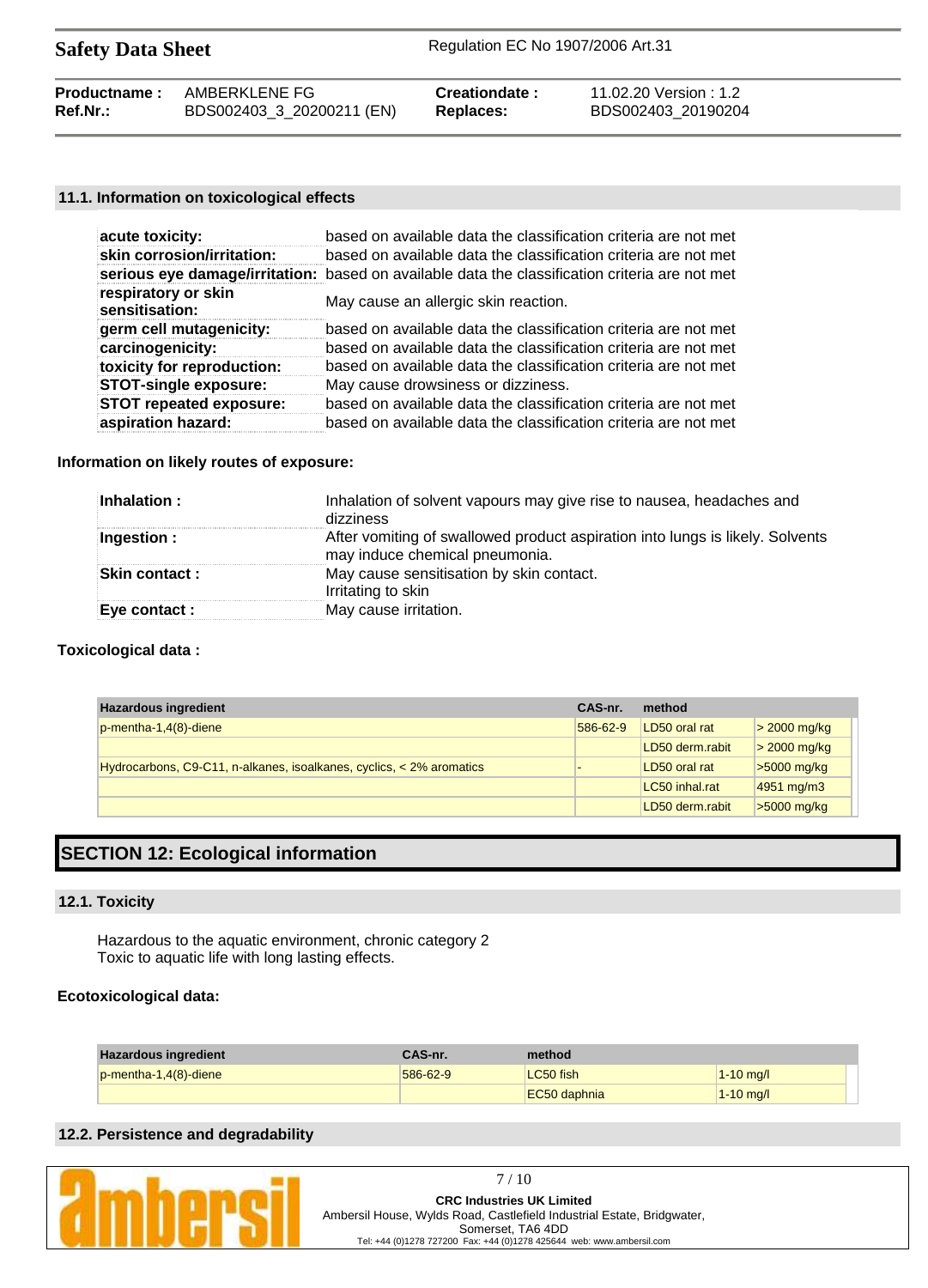| <b>Safety Data Sheet</b>         |                                                                     |                  |                      | Regulation EC No 1907/2006 Art.31                                          |
|----------------------------------|---------------------------------------------------------------------|------------------|----------------------|----------------------------------------------------------------------------|
| <b>Productname:</b><br>Ref.Nr.:  | AMBERKLENE FG<br>BDS002403_3_20200211 (EN)                          | <b>Replaces:</b> | <b>Creationdate:</b> | 11.02.20 Version: 1.2<br>BDS002403_20190204                                |
|                                  | No experimental data available                                      |                  |                      |                                                                            |
| 12.3. Bioaccumulative potential  |                                                                     |                  |                      |                                                                            |
|                                  | No experimental data available                                      |                  |                      |                                                                            |
| 12.4. Mobility in soil           |                                                                     |                  |                      |                                                                            |
| Insoluble in water               |                                                                     |                  |                      |                                                                            |
|                                  | 12.5. Results of PBT and vPvB assessment                            |                  |                      |                                                                            |
|                                  | No information available                                            |                  |                      |                                                                            |
| 12.6. Other adverse effects      |                                                                     |                  |                      |                                                                            |
|                                  | No experimental data available<br>GWP (global warming potential): 0 |                  |                      |                                                                            |
|                                  |                                                                     |                  |                      |                                                                            |
|                                  | <b>SECTION 13: Disposal considerations</b>                          |                  |                      |                                                                            |
| 13.1. Waste treatment methods    |                                                                     |                  |                      |                                                                            |
|                                  | <b>National regulations:</b>                                        |                  |                      | Disposal should be in accordance with local, state or national legislation |
|                                  | <b>SECTION 14: Transport information</b>                            |                  |                      |                                                                            |
| 14.1. UN number                  |                                                                     |                  |                      |                                                                            |
| UN-number:                       | 1950                                                                |                  |                      |                                                                            |
| 14.2. UN proper shipping name    |                                                                     |                  |                      |                                                                            |
| Proper shipping name:            |                                                                     | <b>AEROSOLS</b>  |                      |                                                                            |
| 14.3. Transport hazard class(es) |                                                                     |                  |                      |                                                                            |
| Class:                           | 2.1<br>ADR/RID - Classification code:<br>5F                         |                  |                      |                                                                            |
| 14.4. Packing group              |                                                                     |                  |                      |                                                                            |
| Packing group:                   |                                                                     | Not applicable.  |                      |                                                                            |
| 14.5. Environmental hazards      |                                                                     |                  |                      |                                                                            |



8 / 10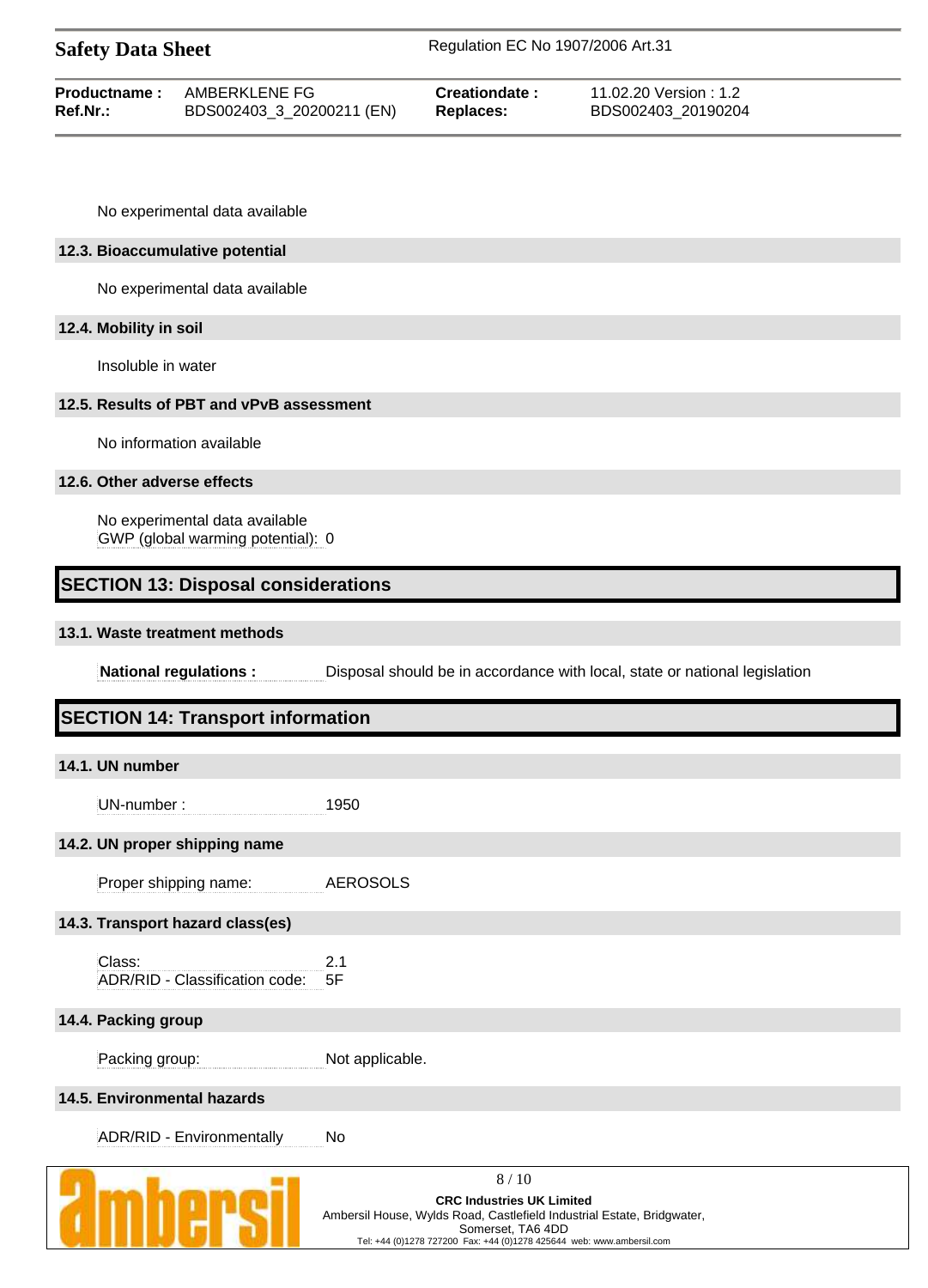|          | <b>Productname:</b> AMBERKLENE FG | Creationdate:    | 11.02.20 Version : 1.2 |
|----------|-----------------------------------|------------------|------------------------|
| Ref.Nr.: | BDS002403_3_20200211 (EN)         | <b>Replaces:</b> | BDS002403 20190204     |

hazardous: IMDG - Marine pollutant: No IATA/ICAO - Environmentally hazardous:<br>hazardous:

### **14.6. Special precautions for user**

| ADR/RID - Tunnelcode: | (D)      |
|-----------------------|----------|
| IMDG - Ems:           | F-D. S-U |
| IATA/ICAO - PAX:      | 203      |
| IATA/ICAO - CAO       | 203      |

# **14.7. Transport in bulk according to Annex II of MARPOL and the IBC Code**

Not applicable.

# **SECTION 15: Regulatory information**

# **15.1. Safety, health and environmental regulations/legislation specific for the substance or mixture**

The Safety Data Sheet is compiled according to the current European requirements. Regulation (EC) No 1907/2006 (REACH) Regulation (EC) No 1272/2008 (CLP) Dir. 2013/10/EU, 2008/47/EC amendment of the aerosol dispenser directive 75/324/EEC.

# **15.2. Chemical safety assessment**

No information available

# **SECTION 16: Other information**

|                        | *Explanation hazard statements: H226 : Flammable liquid and vapour.<br>H280 : Contains gas under pressure; may explode if heated.<br>H304 : May be fatal if swallowed and enters airways.<br>H317 : May cause an allergic skin reaction.<br>H336 : May cause drowsiness or dizziness.<br>H400 : Very toxic to aquatic life.<br>H410 : Very toxic to aquatic life with long lasting effects. |
|------------------------|---------------------------------------------------------------------------------------------------------------------------------------------------------------------------------------------------------------------------------------------------------------------------------------------------------------------------------------------------------------------------------------------|
| acronyms and synonyms: | $TWA = time weight average$<br>STEL = short time exposure limit<br>$VOC = volatile organic compounds$<br>PBT = persistant bioaccumulative toxic<br>$vPvB$ = very persitant very bioaccumulative                                                                                                                                                                                             |

This product should be stored, handled and used in accordance with good industrial hygiene practices and in conformity with any legal regulation.

The information contained herewith is based on the present state of our knowledge and is intended to describe our products from the point of view of safety requirements. It does not guarantee any specific properties. Apart from any fair dealing for purposes of study, research and review of health, safety and environmental risks,no part of these documents may be reproduced by any process without written permission from CRC.



9 / 10